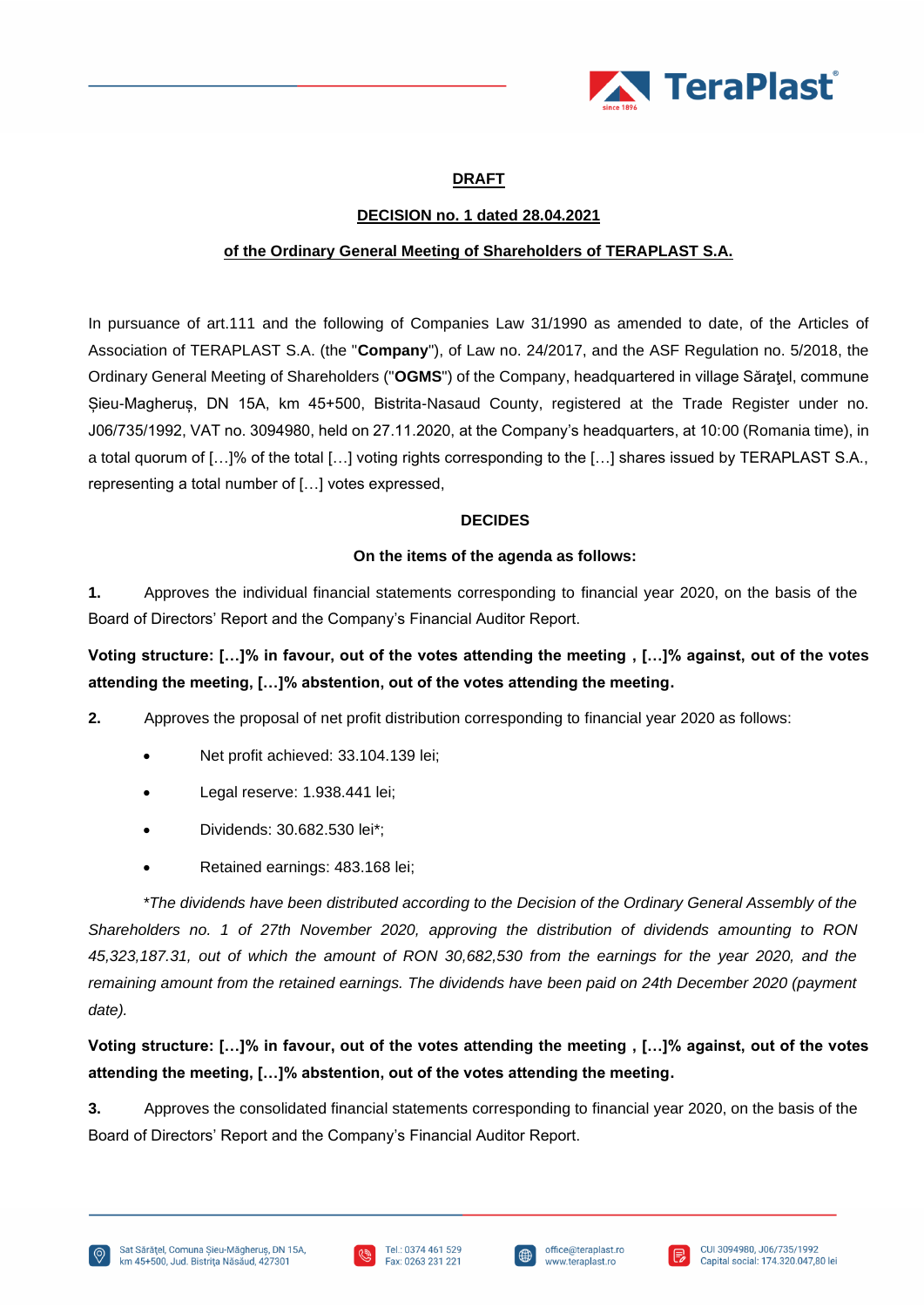

**Voting structure: […]% in favour, out of the votes attending the meeting , […]% against, out of the votes attending the meeting, […]% abstention, out of the votes attending the meeting.**

**4.** Approves the discharge from administration of the Company's Board of Directors for financial year 2020.

**Voting structure: […]% in favour, out of the votes attending the meeting, […]% against, out of the votes attending the meeting, […]% abstention, out of the votes attending the meeting.**

**5.** Approves the Budget of Revenues and Expenses for the 2021 financial year.

**Voting structure: […]% in favour, out of the votes attending the meeting, […]% against, out of the votes attending the meeting, […]% abstention, out of the votes attending the meeting.**

**6.** Approves the Investment Program for the 2021 financial year.

**Voting structure: […]% in favour, out of the votes attending the meeting, […]% against, out of the votes attending the meeting, […]% abstention, out of the votes attending the meeting.**

**7.** Approves the remuneration level for the members of the Board of Directors for the ongoing year and the general limit for additional remunerations of the Board members:

- a fixed remuneration for the Board members (including the Chairman of the Board) in an amount of 2,000 Euros net monthly;
- the maximum limit of additional remunerations of the Board members that is, maximum 200% as compared to the fixed monthly remuneration established according to the previous item.

The remuneration thus established shall remain valid until the next ordinary general meeting approving the amount of the administrators' remuneration and/or additional remunerations.

## **Voting structure: […]% in favour, out of the votes attending the meeting, […]% against, out of the votes attending the meeting, […]% abstention, out of the votes attending the meeting.**

**8.** Approves the election of Mr. Anghel Lucian-Claudiu as a member of the Board of Directors of the Company, the mandate being valid from the date of appointment, respectively April 28, 2021 and until September 14, 2021.

## **Voting structure: […]% in favour, out of the votes attending the meeting, […]% against, out of the votes attending the meeting, […]% abstention, out of the votes attending the meeting.**

**9.** Approves the election of Mr. Nadir Geafer ALI as an independent member of the Audit Committee for a one-year mandate starting from the date of appointment, in pursuance of Article 65 of title I, chapter IX, Law 162/2017, and approves a remuneration of up to 3,000 euro / year net, for the independent member in the Audit Committee.

**Voting structure: […]% in favour, out of the votes attending the meeting, […]% against, out of the votes attending the meeting, […]% abstention, out of the votes attending the meeting.**